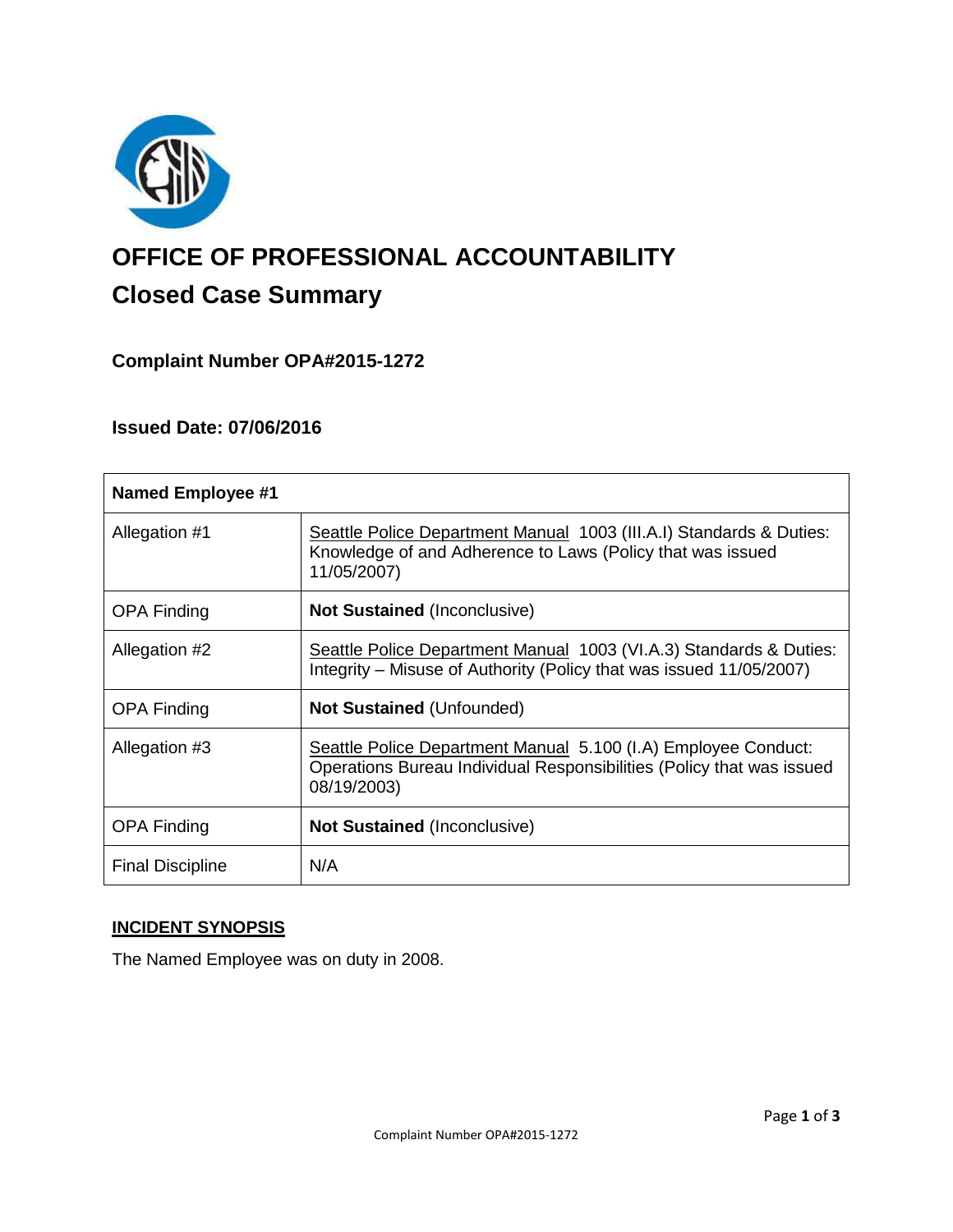### **COMPLAINT**

The complainant alleged she was drugged and raped by an ex-employee (Named Employee). The complainant also alleges she had consensual sex with the Named Employee while the employee was on duty and that he sent her inappropriate photos of himself. OPA added the allegation that the Named Employee used his position as a SPD officer for the purpose of establishing a personal, sexual relationship with the complainant. The employee was terminated for a different reason prior to this complainant contacting OPA.

#### **INVESTIGATION**

The OPA investigation included the following actions:

- 1. Interview of the complainant
- 2. Search for and review of all relevant records and other evidence

# **ANALYSIS AND CONCLUSION**

The complainant alleged that the Named Employee drugged her with an unknown substance and then had non-consensual sex with her while she was unconscious. If this allegation were true, it would be Rape in the Second Degree. This alleged criminal act took place in 2008, seven years before the complainant reported it. Due to the delay in reporting the crime, no physical evidence was available, nor was it possible to identify any potential witnesses. The King County Prosecuting Attorney declined to file charges due to a lack of evidence and the complainant's reluctance to participate in the criminal prosecution. The Named Employee, who was no longer a SPD employee at the time the complainant came forward with these allegations, did not make himself available to OPA for an interview.

The complainant alleged that the Named Employee used his position as a police officer to promote a personal, romantic relationship with her. Based solely on the complainant's statement regarding their first meeting and how they came to begin a dating relationship, since the Named Employee did not make himself available for an OPA interview, the preponderance of the evidence supports the conclusion that their meeting was social and the Named Employee made no specific use of his position to gain access to the complainant or her personal information. In addition, by the complainant's own admission, with one notable exception (see allegation #1 above), all the contacts between the complainant and the Named Employee were consensual.

The complainant alleged that the Named Employee and she had consensual sex while the Named Employee was on duty and that he sent her sexually explicit photos of himself taken while he was on duty. The complainant was unable to offer any supporting evidence of these acts, nor was OPA able to locate any such evidence. The Named Employee did not respond to an OPA request for an interview. As a result, the investigation did not produce a preponderance of evidence to either prove or disprove this allegation.